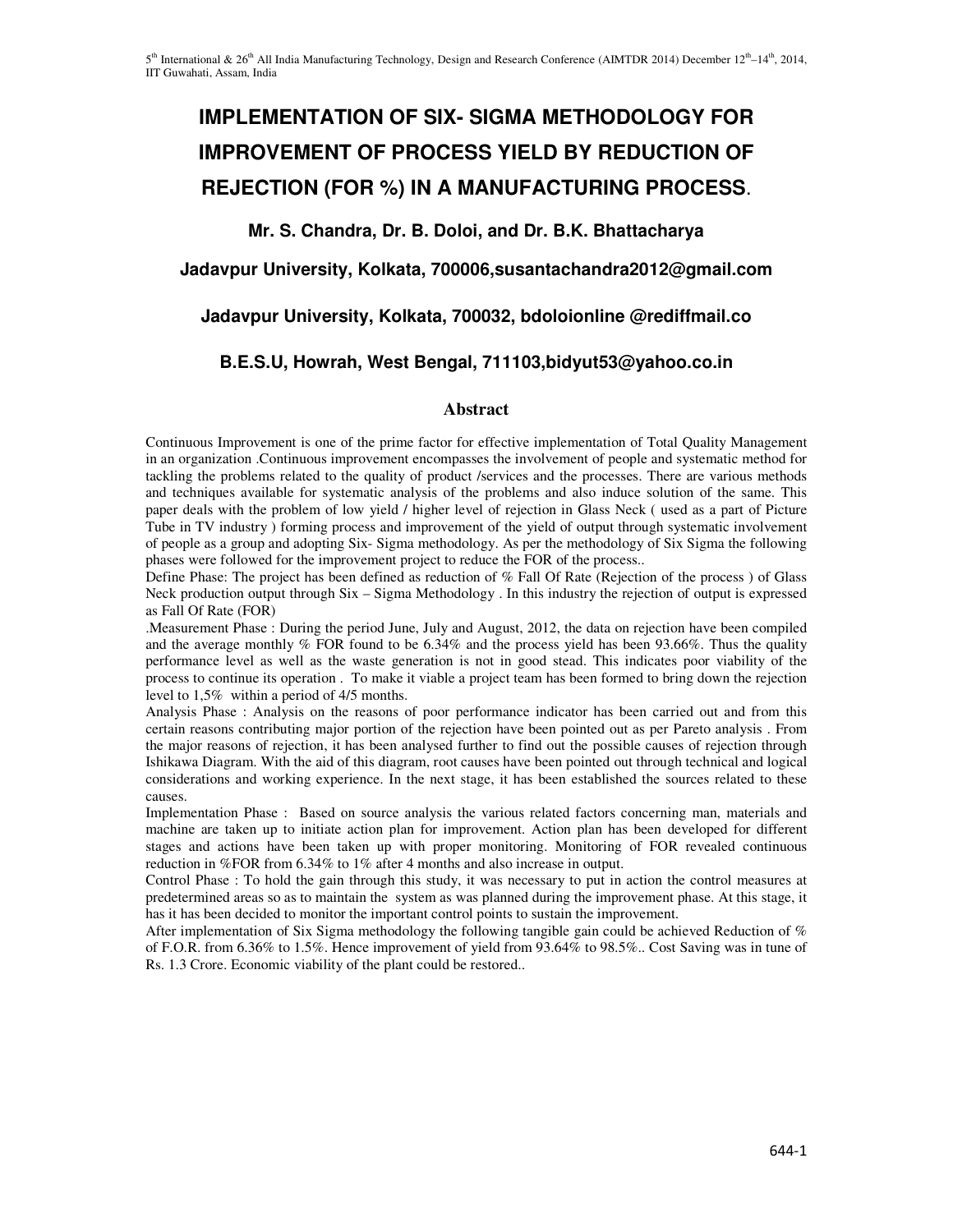### **Introduction**:

 Productivity is the ratio of saleable output and the resources used which include labour, raw materials and capital. McCracken Kayank (1996) introduce alternative concept of productivity and it's relationships to quality which indicates that productivity is directly proportional to quality-as quality increases productivity also increases. It is observed that when quality is improved by identifying and eliminating the causes of errors and rework, more usable output is available for the same amount of input. Thus the improvement in quality is bearing a significant effect on productivity and hence, the profitability of any organization. Productivity is now a key issue in national economic policy decisions, and thus the definition and measurement of productivity is important to any country. In the midst of fierce competition in the market place customers do not separate quality from price , they consider both the parameters simultaneously .Improvements in quality that can be provided to customers without the increase in price result in better value. Companies. that have high product quality . achieve superior financial performance –Dr. Juran (2007).

 Of the trilogy of quality processes, the process of quality improvement plays a dominant role in reducing the cost of waste. The costs associated with waste are due to both sporadic and chronic quality problems. 'Continuous Improvement' has acquired a broad meaning, enduring efforts to act upon both chronic and sporadic problems and to make refinements to processes. For Continuous improvement, the most effective is "project by project" approach through involving the employees of the organization for achieving the best output. This approach was originally proposed by Dr. Juran in the year 1964 as "break through"sequence for improvement. In Total Quality Management system implementation in any organization, Continuous Improvement and Process Approach are considered to be the prime factors as it enhances quality and productivity of the process or service and in turn adds value to the outgoing product or services to bring in enhancement of customer satisfaction. Six -Sigma methodology, with the adoption of DMAIC, through project approach can be applied to all three processes in the quality trilogy and thus become the basis of total quality initiative. Six Sigma methodology has been used by all the progressing organizations in the world to ripe the benefits of waste reduction and business excellence. Service science ,in general, and science of variation ,in particular, have the potential to make a significant contribution to improvement of service quality through implementation of Six Sigma

methodology–Eisenhower et el (1)Cost reduction with the implementation of Six Sigma in a manufacturing sector by W Franchetti et el (2). Enhancement of efficiency and reduction of scrap in a bottling plant through application of SIX-SIGMA methodology.

As per the methodology of Six Sigma a quality improvement project involves the following tasks

- 1. Define the project need and objective.
- 2. Measure the present status.
- 3. Analyze the causes and plan for action
- 4. Implement planned action for improvement and verify the out come with the target
- 5. Controls for holding the gain.

## **1.0\Six Sigma based approach on reduction of Fall of Rate and improvement of process Yield of Glass Neck formation process.**

 As per Six Sigma methodology, DMAIC route has been considered to be adopted for improvement of process performance by reduction of FOR and in turn enhancement of process yield. The detailed procedure has been given under.

### **1.1 Define phase:**

 In this phase it is required to identify the chronic problem with higher potential of contribution to performance improvement in quantifiable form, wherever it is possible and the prerogative of the management of the organisation. In turn, it will infuse customer's satisfaction and hence strive for business excellence. In this case the problems, as per the above nomenclature, have been defined as "Reduction of % Fall of Rate (FOR) to increase yield of the process of Glass Neck Production output through Six Sigma methodologies in an Indian Industry'. In this industry, the rejection of output is expressed as Fall of Rate ( $F \circ R$ ) which is defined as the % of total rejection of the process output which can not be salvaged in any form afterwards.

#### **2.0 Process:**

 Glass tubes of different sizes are fed into the Fabrication machine which in turn cut and formed into the required predetermined sizes through cutting with hydrogen flame and mechanical cutter. Subsequently, it is flared and pass onto glazing machine through mechanical support and finally heat treated in annealing line to remove stress. The output is then inspected and good products are taken as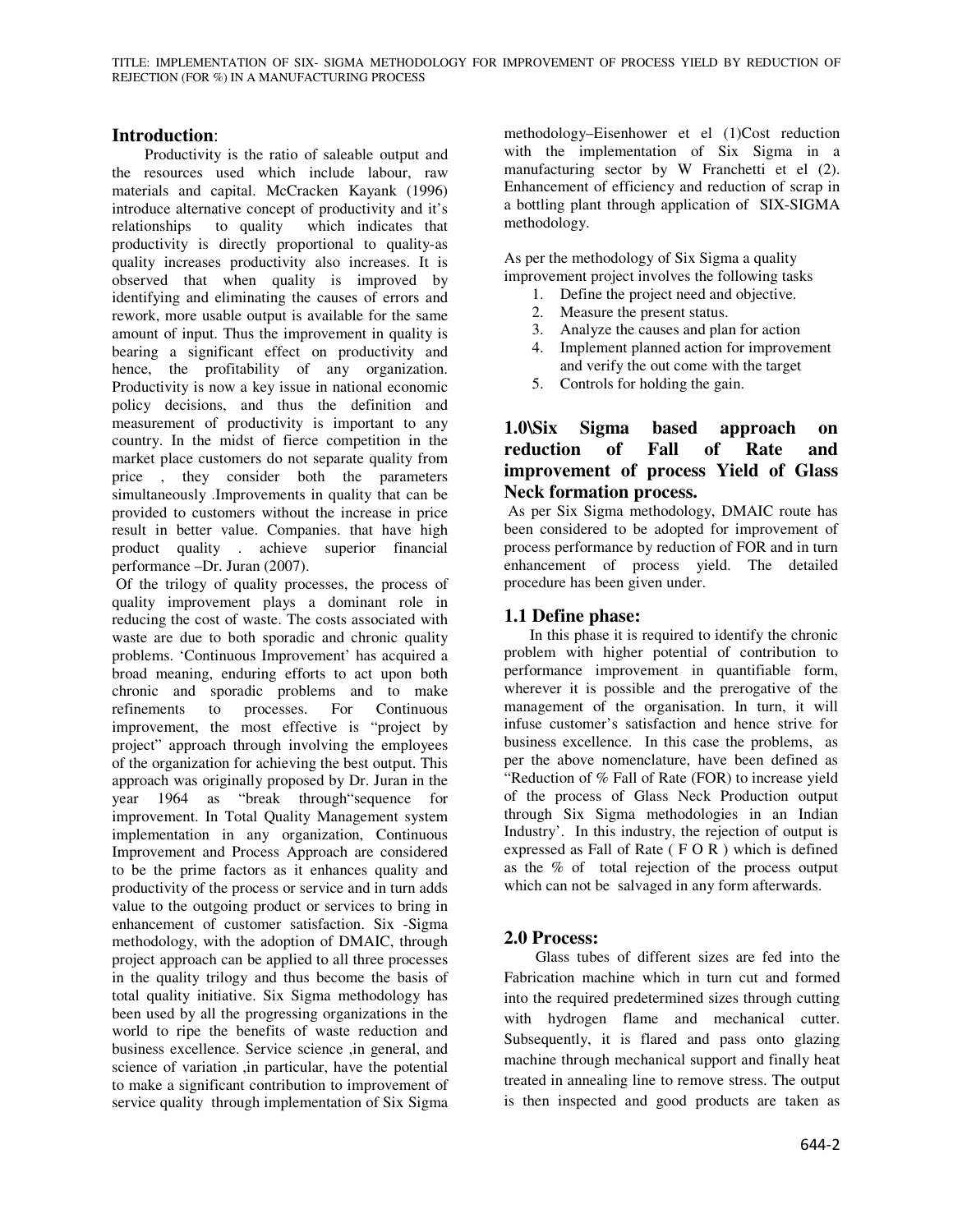5<sup>th</sup> International & 26<sup>th</sup> All India Manufacturing Technology, Design and Research Conference (AIMTDR 2014) December 12<sup>th</sup>–14<sup>th</sup>, 2014, IIT Guwahati, Assam, India

output. The rejection at the final stage decides the yield of the process which is the point of concern of this project.

#### **1.2 Measurement phase:**

 The second phase is the assessment phase, where the existing performance of the process is measured through collection of relevant data from the process and collated so as to indicate the quantitative performance index for progressing to next phase. In this particular case the index of the process is percentage in rejection of output of the process ( denoted as FOR ) and data were collected from the process report sheets for a specific time period. In this case as the installation of the machine was completed in the moth of April,2012 and production was stabilised during April and May,2012,it was decided to take next three months data on production quantity, rejection quantity, % of rejection and reason wise quantity of rejection were collected and collated. The details of the data along with nomenclature of rejection is given below in Table-1 Nomenclature : 1.Stone, 2.Bad Cutting, 3.Scratch, 4.Crack Top/Bottom, 5.Bump Check, 6.Chip, 7.Flare Crack, 8. Air Line,9. .Other Defects,

From the above Table -1 it is indicative that average FOR (% of rejection is in tune of 6.34% and in turn the yield is 93.

66% . Thus it is obvious that the performance level of the process was very poor and felt it was necessary at the beginning to take up the Six Sigma methodology to improve the existing performance of the Process.

#### **1.3 Analysis phase:**

 In this phase, analysis on the reasons of the poor performance indicator are carried out in no of steps. The first step is to assess the contribution of each reason of rejection on overall rejection which is calculated as the % ratio of quantity of rejection due to the particular reason and overall rejection quantity. From the data shown in Table-1 the % contribution of each reason of rejection is calculated and given in table-2.

In the next step, it is required to find out the reasons which were contributing dominantly on overall rejection. For this ,the % contribution of each reason is tabulated in descending order and the cumulative % contribution or reasons are calculated by cumulative addition of each row of the Contribution column and shown in Table-3

In the next step, cumulative  $%$  of each reason is plotted against each reason to pinpoint the dominant reasons

Contributing on overall rejection and given below in Diagram-2.

Based on the above Diagram-2 , Pareto principle , which states that about 20% of causes / reasons affect on 80% of output /result, was applied and it was evident that the following 5 reasons are contributing on 87..97% of overall rejection/FOR.: 1.0 Bad Cutting ,2.0 Scratch, 3.0 Crack, 4.0 Stone, 5.0 Bump Check

From the above findings of major reasons of rejection, it was to analyse further to find out the possible causes of rejection with the aid of technical reasoning and ISHIKAWA DIAGRAM). .

Based on the ISHIKAWA Diagram further analysis was taken up trough discussions considering technical parameters of the process, machine considerations and logical reasoning to pinpoint the root causes. From this analysis the following root causes were detected.

1. Malfunction of Fabrication Machine.

- 2. Improper adjustment of Glazing Conveyor.
- 3. Improper action of Gripper.
- 4. Inadequate training.
- 5. Improper setting of Annealing Lehr.
- 6. Poor quality of Glass Shell.

From the above findings of the root causes ,further it was analysed .. The reason of rejection and the sources are given in Table -4.

## **1.4 Improvement phase:**

Based on the source wise analysis as shown in Table -4,it was observed that the various sections of the Neck forming machine, handling of tube and neck, human factor, material quality, maintenance performance including monitoring and training are the areas of concerned in this case. Accordingly, action plan was initiated through discussions with the cross functional groups with due consideration on the factors stated above. The trend of FOR monitored. It was evident that there was phenomenal improvement in the process performance as FOR came down from 7.2% in June,2011 to 1,5% in January,2012 and hence, increment in yield of the process from 92.8% to 98.5% in the respective period of concerned.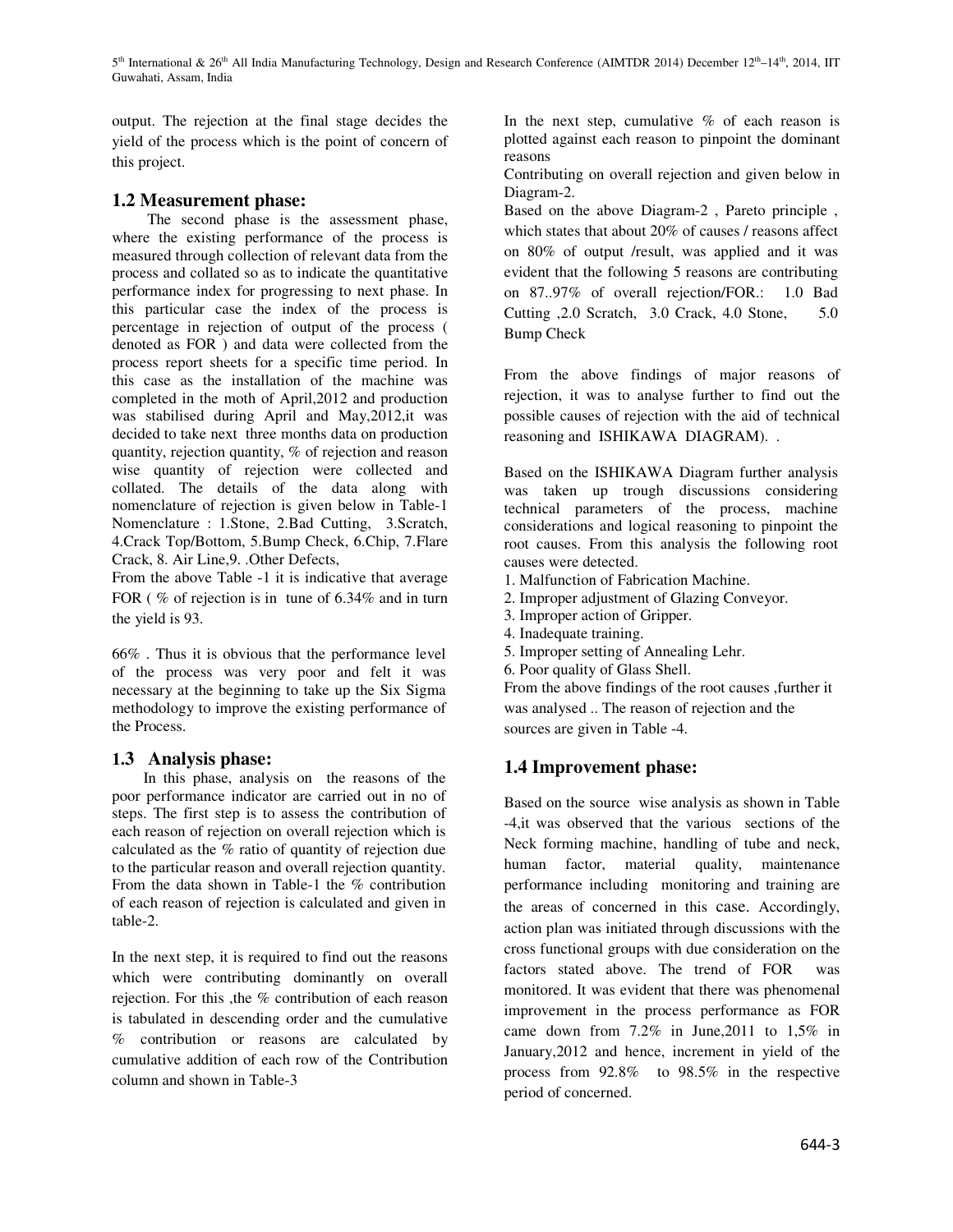## **1.5 Control Phase:**

 To hold the improvement as shown in Table -5, it was necessary to put in action the control measures so as to maintain the system as was planned during the improvement phase. At this stage, it was decided to stick to the following steps for controlling action on the system to maintain the performance at desired level.

- 1. Introduction of modified work instructions at different working points ..
- 2. Development of preventive maintenance schedule and execution of the same on Regular basic.
- 3. Maintenance of inventory of spare parts so as to ensure immediate replacement. .
- 4. Review on F.O.R. level and condition of the machines on weekly basis.
- 5. Periodic training of operators of the machines.
- 6. Continuous feedback to the supplier on quality of glass tube. .
- 7. To monitor the condition of hand gloves used by operators on daily basis .

#### **2.0 Results and Discussion:**

 From the above trend and other process performance reports , the comparison of performance parameters before application of Six Sigma methodology and after implementation of the same were derived and found to be in significantly better situation.

#### **Cost – Benefit Analysis :**

Before application of Six Sigma Methodology: Loss of value per month due to rejection in neck processing (projected value)= Production volume per month ( effective from January, 2012) x FOR $\%$  x Price of each Neck = Rs.14.7Lacs/ month After implementation of Six Sigma methodology Loss of value per month due to rejection in neck processing (projected value) =Rs. 3.37 Lacs Yearly saving =Rs.  $\beta$ . Crores (Approx.)

## **Tangible Gains:**

After implementation of Six Sigma methodology the following tangible gain could be achieved

- 1. Reduction of % of F.O.R. from 6.36% to 1.5%. Hence improvement of yield from 93.64% to 98.5%.
- 2. Increase in Production volume from 9000 Pcs./Shift to 10000 Pcs./Shift.
- 3. Cost Saving of Rupees 10.8 Lacks/Month or Annualized Rs. 1.3 Crores..
- 4. Economic viability of the plant could be restored.

5. Infused motivation for improvement

# **3.0 Conclusion :**

In the present business scenario ,there is fierce competition at one side and on the opposite side there is hike in all input costs i.e. raw materials, labour, etc. which are beyond the control of the organisation. At this juncture only one option is left with the organisations to reduce the internal waste which will in turn contribute considerably to the profitability of the organisation and hence survival of the organisation as well as long term continuity of the business. From the above case study it is very much established that by adopting the concept of continual improvement in process and product by eliminating the internal wastes of the organisation through systematic implementation of SIX-SIGMA methodology to improve the process efficiency and also to accrue the financial contribution which will bring in increment in profitability of the organisation.

## **6.0 Acknowledgement**:

The authors are thankful to the management of KAIL LTD, Kolkata to provide opportunity to implement the SIX –SIGMA methodology in a manufacturing sector and to prove its contribution for continuous improvement.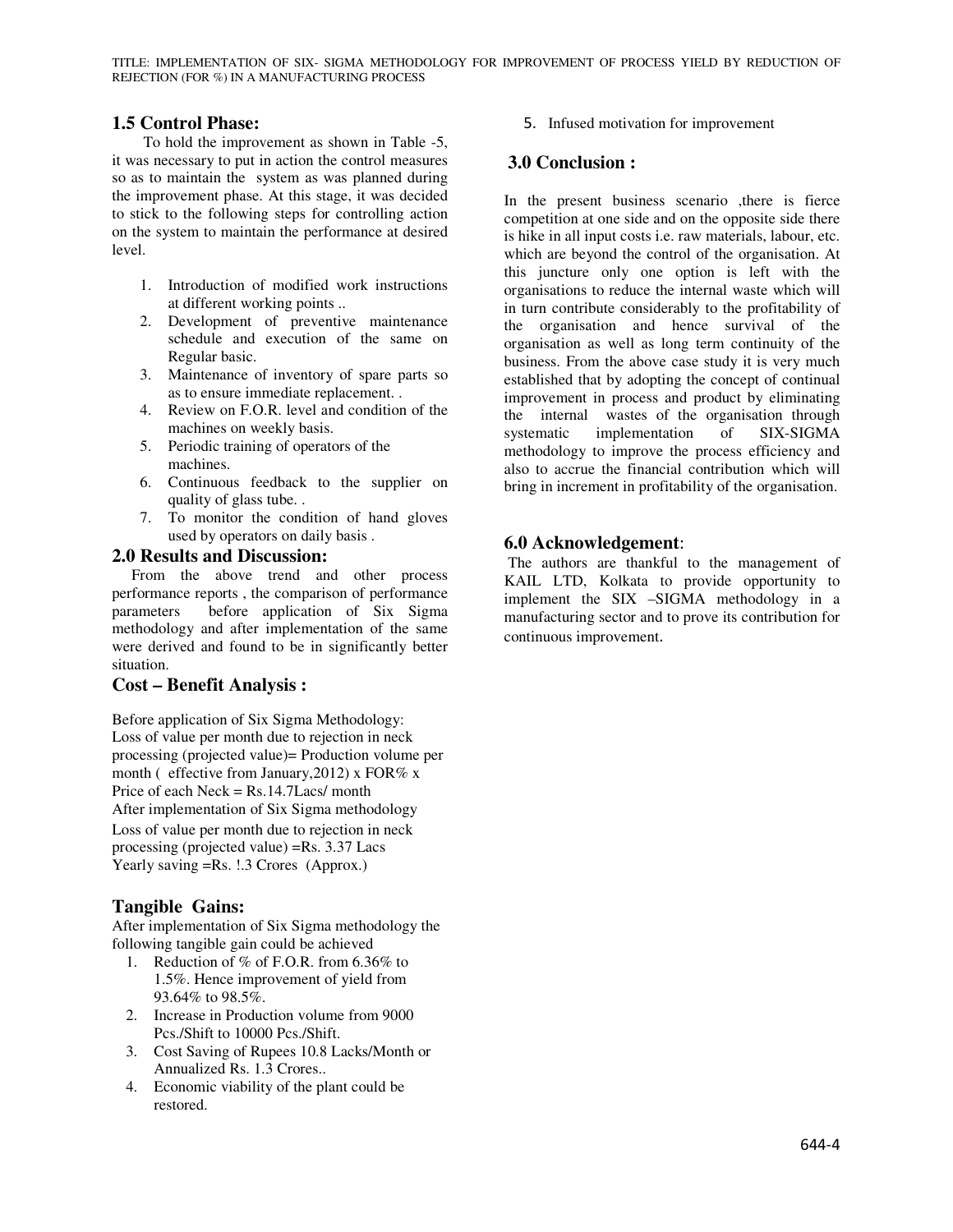5<sup>th</sup> International & 26<sup>th</sup> All India Manufacturing Technology, Design and Research Conference (AIMTDR 2014) December 12<sup>th</sup>–14<sup>th</sup>, 2014, IIT Guwahati, Assam, India

Table -1 : Data on production, rejection, % of rejection and reason wise rejection of the process

| <b>PARTICULARS</b> |                                                   |                                               |                                | <b>REASONS</b>         |                                          |                           |                       |                                     |                  |                                 |                         |                            |              |
|--------------------|---------------------------------------------------|-----------------------------------------------|--------------------------------|------------------------|------------------------------------------|---------------------------|-----------------------|-------------------------------------|------------------|---------------------------------|-------------------------|----------------------------|--------------|
| Month              | <b>PRODUCTIO</b><br>N<br><b>OUANTITY</b><br>(PCS) | REJEC<br>TION<br><b>OUAN</b><br>TITY<br>(PCS) | % $OF$<br><b>REJECTIO</b><br>N | l-<br><b>STON</b><br>E | $2-$<br><b>BAD</b><br><b>CUTT</b><br>ING | <b>SCRA</b><br><b>TCH</b> | 4<br><b>CRAC</b><br>K | <b>BUM</b><br>D<br><b>CHEC</b><br>K | 6<br><b>CHIP</b> | <b>FLAR</b><br><b>CRAC</b><br>K | 8<br>AIR<br><b>LINE</b> | 9<br><b>OT</b><br>HE<br>RS | <b>TOTAL</b> |
| JUNE-12            | 302000                                            | 21744                                         | 7.20%                          | 3413                   | 4783                                     | 4457                      | 3695                  | 3044                                | 652              | 1152                            | 543                     | 5                          | 21744        |
| $JULY-12$          | 501050                                            | 32568                                         | 6.50%                          | 4949                   | 6774                                     | 6839                      | 5862                  | 4429                                | 977              | 1628                            | 1107                    | 3                          | 32568        |
| $AUG-12$           | 703040                                            | 41479                                         | 5.90%                          | 7465                   | 8295                                     | 7881                      | 7465                  | 4977                                | 2073             | 1659                            | 1655                    | 9                          | 41479        |
| TOTAL              | 1506090                                           | 95791                                         | 6.36%                          | 15827                  | 19852                                    | 19177                     | 17022                 | 12450                               | 3702             | 4439                            | 3305                    | 17                         |              |

**Table- 2 : Data on contribution of each reason on overall rejection**

|              | <b>REASONS</b> |       |       |        |       |    |       |         |         |
|--------------|----------------|-------|-------|--------|-------|----|-------|---------|---------|
| <b>MONTH</b> |                | 2     | 3     | 4      | 5     | 6  |       | 8       | 9       |
| JUNE'11      | 15.7%          | 22%   | 20.5% | $17\%$ | 14%   | 3% | 5.3%  | $2.5\%$ | $.02\%$ |
| JULY'11      | 15.2%          | 20.8% | 21%   | $18\%$ | 13.6% | 3% | $5\%$ | 3.4%    | .01 $%$ |
| AUG'11       | 18%            | 20%   | 19%   | $18\%$ | 12%   | 5% | $4\%$ | 4%      | $.02\%$ |

#### **Table-3 : CONTRIBUTION OF EACH REASON ON OVERALL REJECTION**

| SLNO.          | <b>REASONS</b>     | <b>%CONTRIBUTION</b> | <b>CUMULATIVE % CONTRIBUTION</b> |
|----------------|--------------------|----------------------|----------------------------------|
| -1             | <b>BAD CUTTING</b> | 20.72%               | 20.72%                           |
| $\overline{2}$ | <b>SCRATCH</b>     | 20.01%               | 40.73%                           |
| 3              | <b>CRACK</b>       | 17.76%               | 58.49%                           |
| 4              | <b>STONE</b>       | 16.52%               | 75.01%                           |
| 5              | <b>BUMP CHECK</b>  | 12.96%               | 87.97%                           |
| 6              | <b>FLARE CRACK</b> | 4.63%                | 92.60%                           |
| 7              | <b>CHIP</b>        | 3.86%                | 96.46%                           |
| 8              | <b>AIR LINE</b>    | 3.45%                | 99.91%                           |
| 9              | <b>OTHER</b>       | 0.09%                | 100%                             |